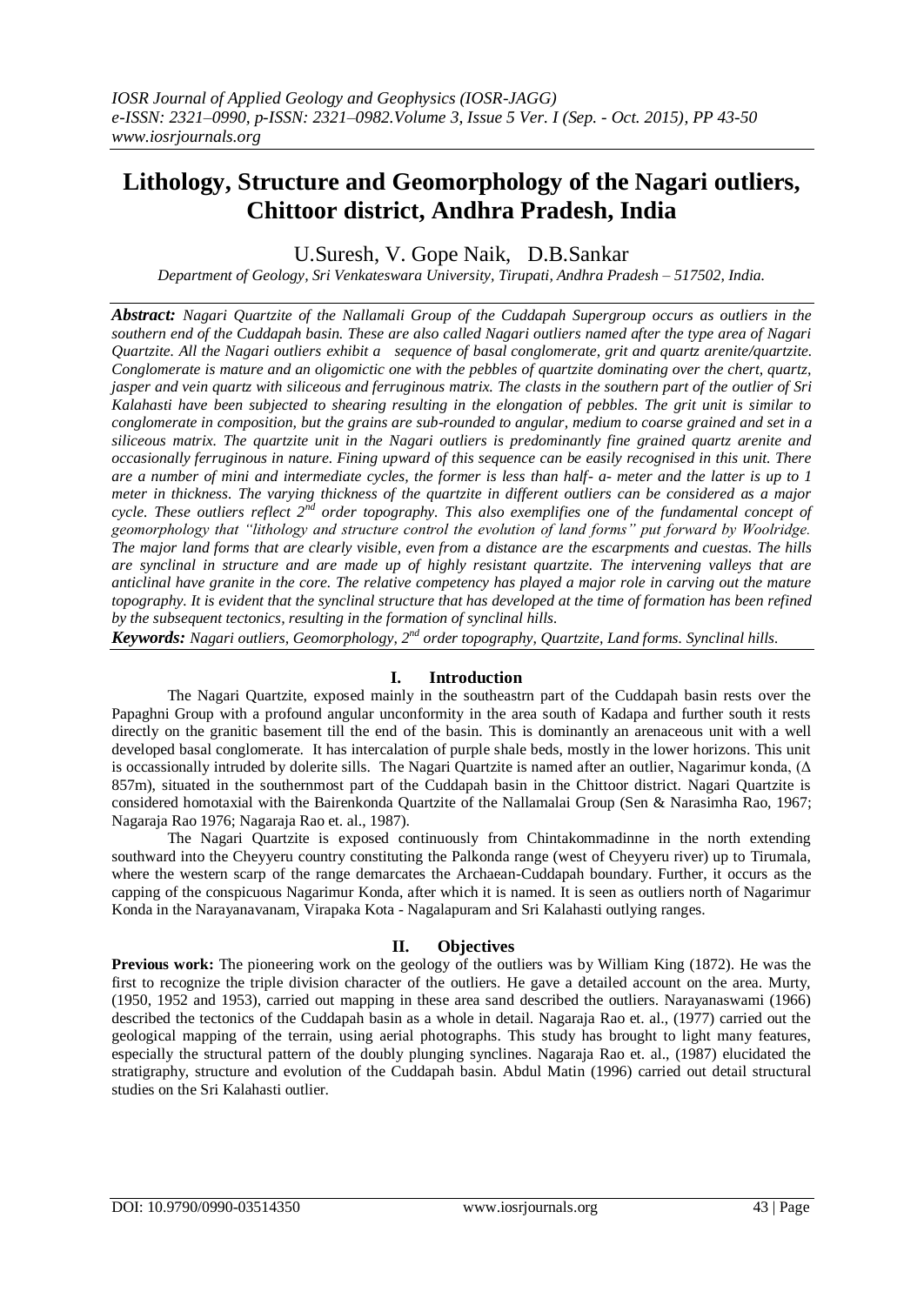# **III. Lithological Units Of The Nagari Quartzite And Their Characters**

The following sequence of units is established in the type area: Quartzite with inter – bedded shale. Grit Conglomerate

The above sequence is observed throughout the horizon. But, in the Guvvalacheruvu Ghat section, purple shale bed overlies the conglomerate instead of the grit beds. The lithology is shown (Fig.1).



Fig.1. Geology, Geomorphology and Structural Disposition of the Nagari outliers

### **Conglomerate and grit:**

This is an oligomictic conglomerate with pebbles of quartzite dominating over the chert, jasper and vein quartz with siliceous and ferruginous matrix. The conglomerate is best developed in the northern part of the Nagari horizon in the area south of Apparajupalle, located 6km south-west of the Kadapa town. In this area, the basal beds have sub-rounded to rounded and moderately sorted boulders of quartzite, measuring up to 1m along the longer axes. This is like a boulder bed. This is followed by cobble**/**pebble bed, which in turn is overlain by grit, and the total thickness of the conglomerate is about 35 - 40 m. King (1872) called this conglomerate as Chintakommadinne conglomerate and considered it as ferruginous conglomerate. The conglomerate when traced further south in the strike direction gets reduced in thickness, measuring about 1-7 m. However, there is no change in composition except a slight change in constitution i.e., absence of the basal boulder bed. The conglomerate bed in the Tirumala hills, the location where GSI has identified and preserved it as a National Monument, is a thin oligomictic conglomerate having the same composition as stated above. But, the conglomerate exposed behind the Karnataka choultry i.e., on the way to Microwave station at Tirumala, is a polymictic conglomerate having boulders of hornblende granite, in addition to the normal constituents of quartzite, chert, jasper and vein quartz, in a siliceous**/**ferruginous matrix.

The conglomerates are well developed in the Nagari and adjacent outliers. The constitution and composition of the conglomerate is similar to that in Apparajupalle, i.e., the basal boulder beds have well rounded boulders measuring up to 20 cm along the longer axes, which is mainly due to tectonic affect in this area.

The conglomerate in the Sri Kalahasti outlier is mainly clast dominant, oligomictic, and mature. The normal size of the clasts is 4 to 5 cms along the longer axes and there are still smaller clasts indicating highly ill sorted nature. However, all the pebbles are quartzitic in composition and well rounded pointing to their maturity (Fig.2). There are very a few places, where the conglomerate is matrix dominant. In the southern part, the clasts in the conglomerate are stretched due to the effect of tectonism (Fig.3). The conglomerate beds in the other outliers are not well developed.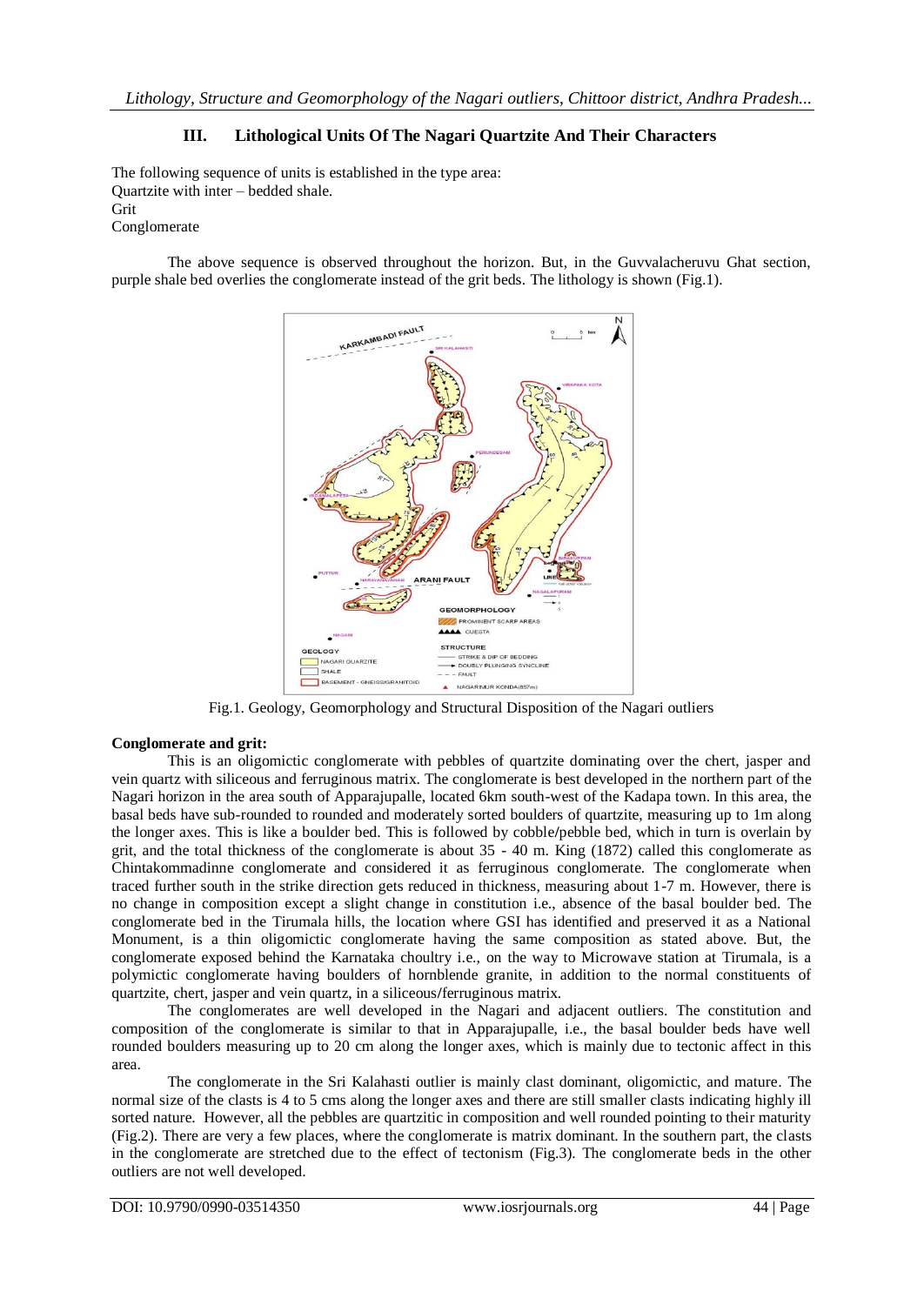*Lithology, Structure and Geomorphology of the Nagari outliers, Chittoor district, Andhra Pradesh...*



Fig.2.The well rounded Conglomerate pebbles



Fig.3.The conglomerate is not well developed in thin pebble bed

The conglomerate is followed by grit. But the grits noticed in the outliers are constituted of angular to sub-rounded, medium to coarse-grained quartz grains with siliceous matrix. The coarseness of the grains and the saccharoidal nature of the unit have facilitated deep weathering resulting in the formation of a typical geomorphic unit i.e., like a wall like feature. In the Nagari horizon wherever the conglomerate is absent, the basal beds are mostly gritty in nature.

# **Quartzite (Ferruginous Quartzite/Quartz Arenite):**

The quartzite of the Nagari Quartzite in general is ferruginous quartzite and can be called as iron oxide quartzite. All through its strike length, this character is conspicuous. But, this ferruginous quartzite is interbedded with quartz arenite bands as noticed on the way to Tirumala. These are fine to medium grained, white to half white (slightly brownish) and thick-bedded quartzite. But towards north in the main basin, these gradually give way to iron oxide quartzite, as seen in the Chintakommadinne area located 5km southwest of the Kadapa town. The Nagari horizon has also shale intercalations associated with quartzite unit as noticed in the Tirumala ghat section. These are thinly bedded and ferruginous and can be easily identified by their geomorphic expression, i.e., they form slight depressions if they are on slopes or; they form valleys if their magnitude is high. These beds also grade gradually into quartzite units suggesting lateral facies variation.

The lithology, structure and land form of the Nagari Outliers is shown in (Fig.1). The quartzite unit of the outliers in general is orthoquartzite type, occassionally; it also indicates a ferruginous nature. The grain size of the orthoquartzite is generally fine and only at few places as in the case of Narayanavanam outliers it is medium grained. It is seen that the quartzite unit has a number of fining upward sequences in the form of mini and intermediate cycles. The thickness of the mini cycle is less than half a meter. The intermediate ones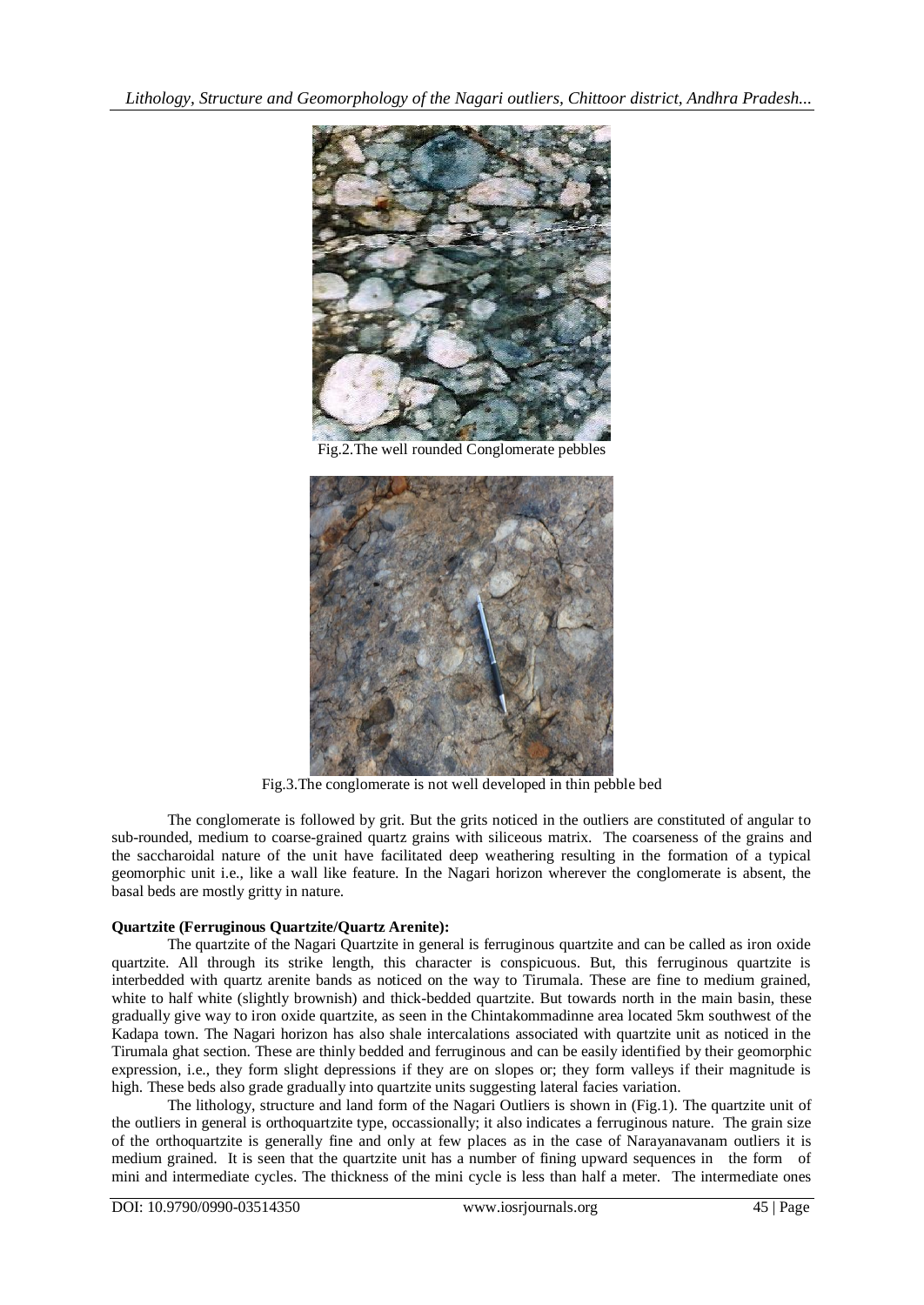are up to one meter. In fact the bedding type of joints noticed in these can be considered as reflection of intermediate cycles. The total thickness of the quartzite unit varies in each outlier; this thickness in each outlier can be identified as a major cycle.

The quartzite units in almost all the outliers exhibit planar cross bedding (Fig.4) and ripple marks. The former is conspicuous in the Sri Kalahasti outlier on way to the temple tank. This unit in the Virapanakota– Nagalapuram outlier reflects fine-grained and cherty nature with a greasy look. It breaks with conchoidal fracture and gives metallic sound when hit with hammer. In the Nagalapuram outlier, the quartzite unit indicates spotted nature. The same unit in the Vadamalapeta outlier has the development of a few white micaceous minerals, because of which the surface reflects vitreous nature.



Fig.4.The quartzite unit exhibiting planar cross bedding

# **IV. Structure Of The Nagari Outliers**

All the outliers exhibit the doubly plunging synclinal structure. The fold axis in the southern part plunges towards NNE at about  $30^0$  and in the northern part it plunges to SSE at the same angle. This gives a curved nature to the fold axis. This is very conspicuous in the Nagalapuram-Virapaka kota outlier. Similarly, all the outliers reflect doubly plunging nature. This is clearly seen in the satellite image also (Fig.5).



Fig.5.The Satellite Imagery reflecting doubly plunging nature

The curving of the fold axes has modified the morphology**/**configuration of the outliers. The compression in the WNW – ESE direction has given rise to the first deformation to the outliers. The sigmoidal nature of the axis could be attributed to a major shear movement along the Karakamabadi fault in the north and the river Arani fault in the south, (Fig.1).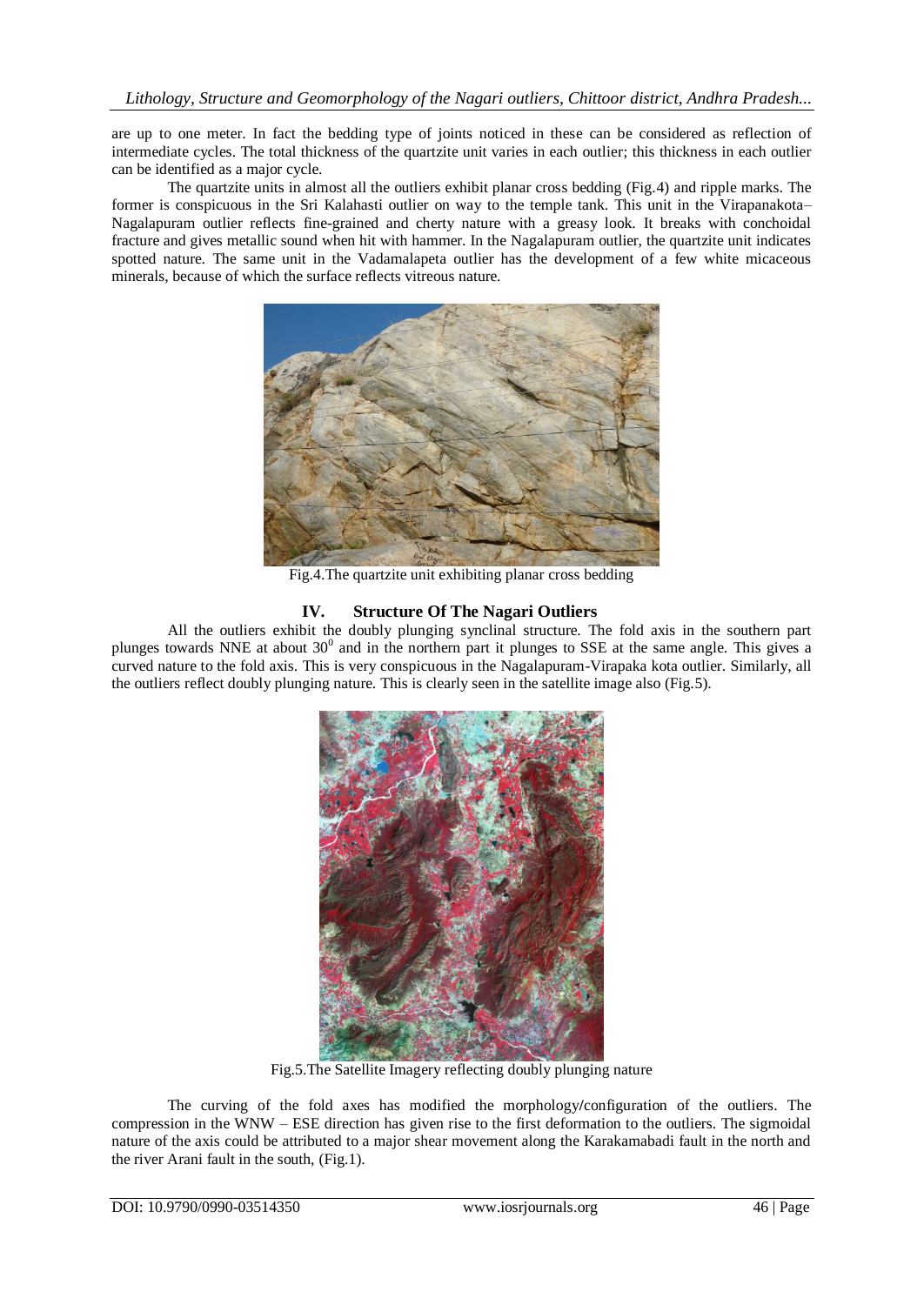Faults trending NNE-SSW are also observed at Narayanavanam, Vadamalapeta and Perundesam (Fig.1). The effect of tectonism is seen in the form of grooves and lineation and in the formation of quartz veins (Fig.6). The clasts in the conglomerate are also stretched due to tectonism as observed in the area south of the Sri Kalahasti outlier.



Fig.6. The effect of tectonism in the form of grooves, lineation and in the formation of quartz veins

Shearing is very common in all the outliers. The quartzite is highly crushed (Fig.7) due to the shear effects that are best observed in the Nagalapuram outlier.



Fig.7. The highly sheared quartzite

In the southern end of the Nagalapuram outlier, the top most quartzite unit stands up majestically as a big wall (Fig.8). The dip of the bed in this outlier can be visualised even from a distance, (Fig.5), as there are argillaceous and arenaceous units alternating with each other and the former supporting the dense vegetation. The beds at the end of the outlier dip towards north at an angle of  $45^{\circ}$ – $55^{\circ}$ . There are thin assorted beds of conglomerate within this. The quartzite pebbles in the conglomerate are well rounded and reflect clear effects of shear. The fracture system noticed in the pebbles is not mirrored in the matrix.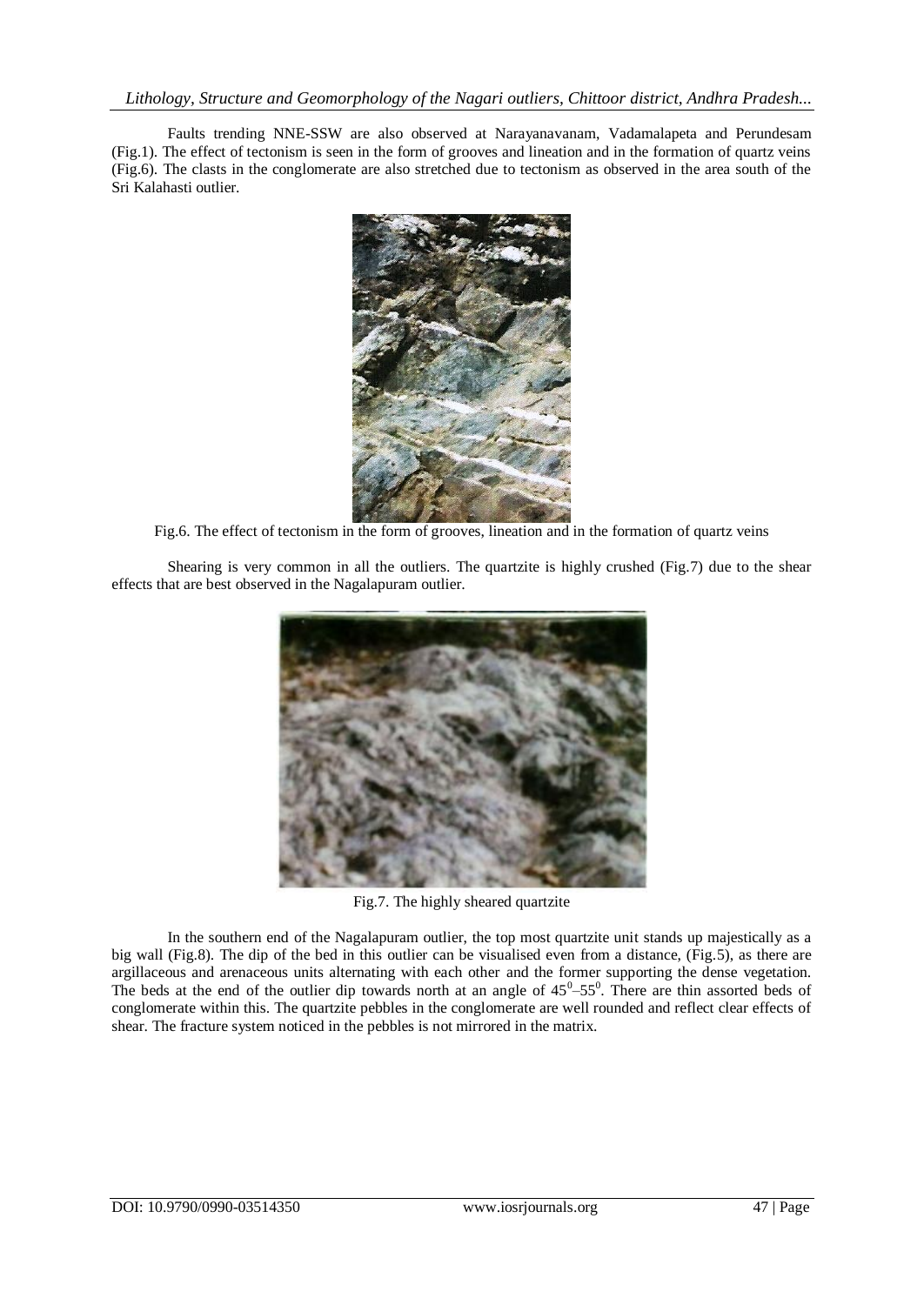

Fig.8. The top most quartzite unit in the outlier stands up majestically as a big wall

# **V. Morphology Of The Outliers**

Vaidyanadhan (1964) described the geomorphology of the Cuddapah basin. The geomorphic expression of an each outlier can be considered as the reflection of lithology and structure to a great extent.

Though all the Nagari outliers are separated, interestingly, their geomorphic expression is similar, i.e., all are synclinal hills (Fig.1). This again points to the influence of lithology in the formation of the order of topography. The geomorphological land forms in terms of cuesta and scarp are shown in (Fig.1). The major geomorphic land forms that are visible clearly are the scarps and the cuestas. Scarps:

These are seen all around the hills of the Nagari outliers. The degree of development varies from place to place, as the units involved are rudaceous and arenaceous that are resistant to weathering they are standing out as majestic scarps. However, the nature of the litho units, viz., conglomerate, grit and quartz arenite have a say in the final formation of scarp.

The conglomerate beds form scarps of lesser magnitude**,** due to the coarseness of the rock. Further, the pebbles can be easily removed by the weathering of the matrix; the grit is more compact and stands up as scarps of considerable magnitude and it is the quartzite, which stands up as high scarps (like majestic walls), due to fineness, cherty and compact nature of the unit (Fig.8)**.**

# **Cuesta:**

All the outliers have cuesta type of land form, wherein, the obsequent slope is partly represented by the scarp and rest by debris slope and the consequent slope is indicated by the gentle dip - slope, (Fig.9).



Fig.9. The outlier exhibiting cuesta type of land form

# **VI. Geomorphic Evolution Of The Nagari Outliers**

The study of the image (Fig.5) clearly indicates that all the outliers structurally represent synformal hills separated by anticlinal valleys. The synclinal hills and anticlinal valleys generally reflect second order or mature topography. This is also designated as reversal in topography. Wooldridge and Morgan, (1937) authoritatively advocated the development of  $2<sup>nd</sup>$  order topography.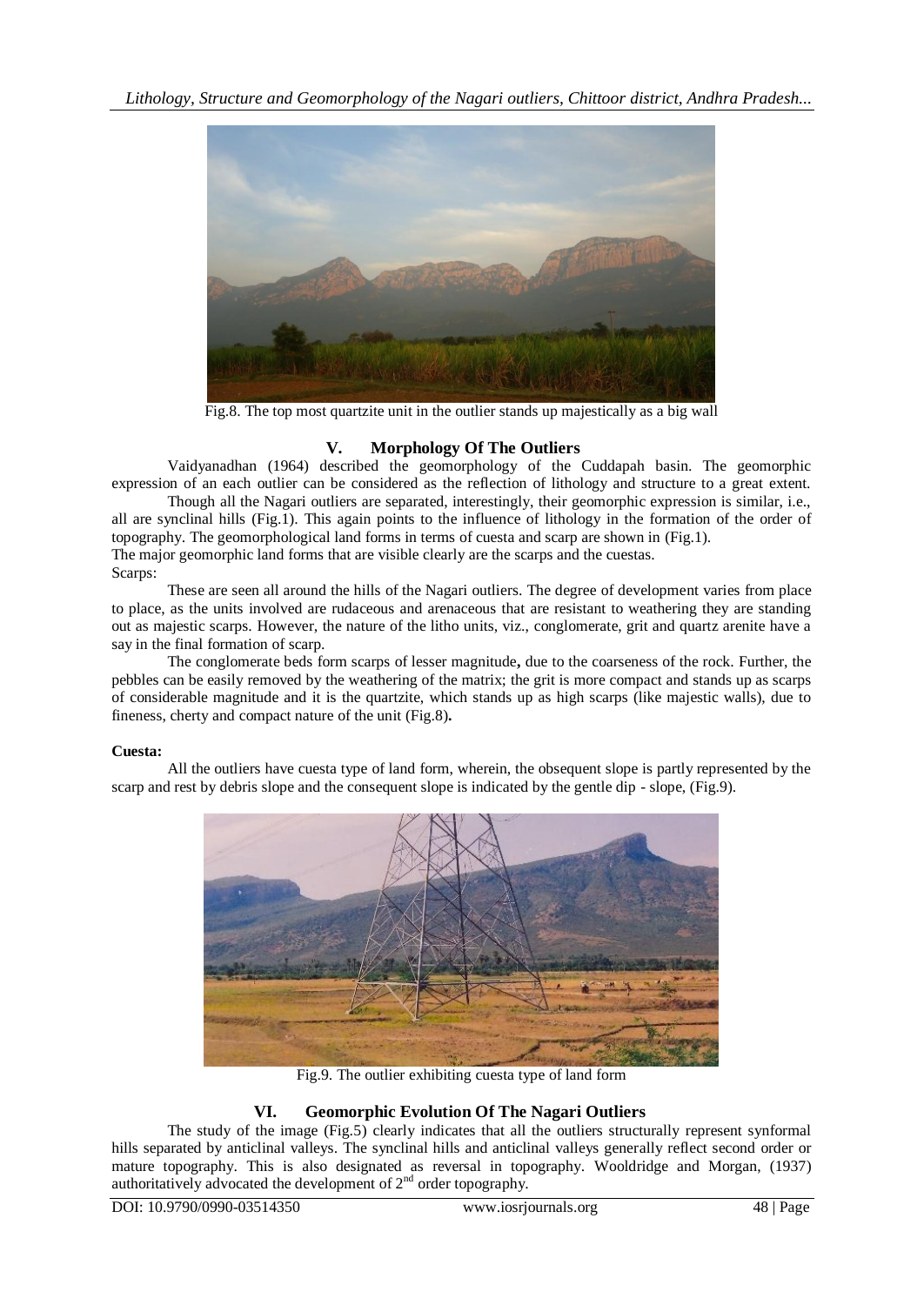This is a result of the rocks in the anticlinal area being are generally softer, so that it can be easily brought down to the ground level by pediplanation or peneplanation and the rocks in the synclinal portion should be harder and resistant to weathering, so that they can stand out as hills. The net result will be the rocks in the synclinal troughs will be standing out as hills and the rocks in the anticlinal core will be valleys. Similar set up can be observed in the case of the topography south of the river Cheyyeru in the Nandalur area of the Cuddapah basin, where carbonate (in the core of an anticline) and quartzite (in the form of lenses in the trough of a syncline) are involved in the formation of  $2<sup>nd</sup>$  order topography. The ultimate result depends upon the relative hardness of the lithounits involved.

But, the nature of the rocks in the synclinal hills and the anticlinal valleys of the Nagari outliers are both hard rocks, i.e., quartzite and granite respectively. Though both the rocks involved are hard and compact, the relative competency has played a major role in carving out the mature topography. The granite being relatively softer was brought down in relief. Structure has also played its role in the process of bringing down the relief.

#### **Structure versus Geomorphology:**

Structurally all the outliers reflect doubly plunging synclines. The question that arises is that whether the 2nd order topography is due to the structure or due to the geomorphic imprint?. In the earlier paragraphs, it was stated that the quartzite being very resistant to weathering is standing out majestically. An attempt has being made to consider the role of structure is carving out the  $2<sup>nd</sup>$  order topography.

The foundering of the earth's crust at different places, has given rise to minor individual basins. These were separated by the inter-basinal granitic basement highs.

From the above consideration, it is evident that the beds in the outliers could have had qua qua inversal dips due to the basinal feature of the site of deposition. This set up due to subsequent compression has gained hight perpendicular to the direction of compression refining the structure. The compression involved helped in shortening of the crust and raising the elevation of the sediment and the granitoid basement. The fracture system resulted due to the tectonism has affected the basement as well as the sediments. This fabric developed due to tectonism has quickened the work of geomorphic processes in bringing down the relief of the granitic basement, which is relatively softer especially in the inter outlier areas. Philips (2005) stressed that the fundamental control on landscape evolution of the Nagari outliers is weathering. The same is true in the case of Nagari outliers in the outlier zone, the basement is protected by the ultra resistant quartzite. The quartzite, thus gained the higher relief reflecting the present configuration.

The said analysis clearly points to the fact that the concept of Wooldridge (1937) is applicable to the formation of  $2<sup>nd</sup>$  order topography of the Nagari outliers.

Thus, the entire set up of the Nagari outliers is evidence supporting the theory, that the evolution of landforms is controlled to a large extent by two factors, i.e., the lithology and structure.

### **VII. Conclusions**

All the outliers of the Nagari Quartzite reflect the triple division of basal conglomerate followed by grit that inturn is overlain by quartzite. Each lithological unit can be recognised from a distance due to their geomorphic expression. Doubly plunging synclinal structure is common to all the outliers. The major geomorphic features are scarps and cuestas. The  $2<sup>nd</sup>$  order topography, i.e., synclinal hills and anticlinal valleys is very conspicuous in the outliers. The development of  $2<sup>nd</sup>$  order topography has been initiated from the beginning of the formation of outliers. The role of lithology and structure in the evolution of land forms is clearly reflected in the outliers. The refolded structure could be due to major shears acting between Karkambadi in the north and the river Arani in the south.

### **Acknowledgements**

The author desires to place on record his sense of gratitude and sincere thanks to Dr.B.K.Nagaraja Rao, former director of the Geological Survey of India, Hyderabad for his useful suggestions and planning the field trips during the progress of the work. The author is grateful to Prof. R.C.Hanumanthu, Department of Geology, Sri Venkateswara University, Tirupati for his valuable counsel, constant and untiring guidance and encouragement throughout the course of research work.